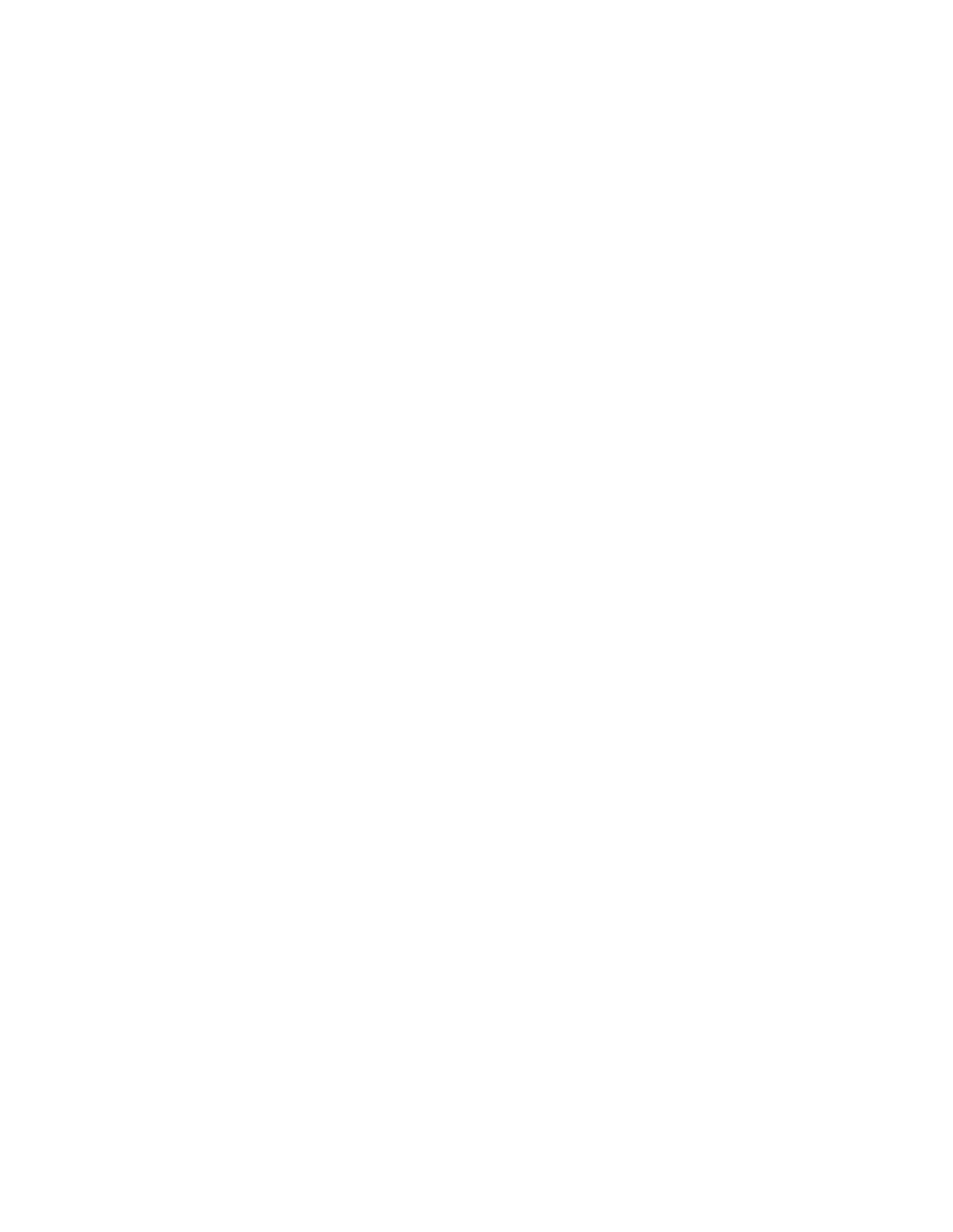A BILL to amend the Code of West Virginia, 1931, as amended, by adding thereto a new section, designated §24-2-1o, relating to creating a program to further the development of renewable energy resources and renewable energy facilities for solar energy by modifying the powers and duties of the Public Service Commission; providing for legislative findings and declarations; providing for definitions; providing for an application process and program for multiyear comprehensive renewable energy facilities for electric utilities, as defined, to plan, design, construct, purchase, own, and operate renewable energy- generating facilities, energy-storage resources, or both; providing for commission review and approval of said programs; allowing cost recovery for said programs; providing for requirements for said programs; providing for application requirements and contents in 11 lieu of applications for certificates of public convenience and necessity; providing for public notice at the direction of the commission for anticipated rates and rate increases in interested counties; providing for a hearing on applications within 90 days of notice; defining circumstances when a hearing can be waived for lack of opposition; defining a time period of 150 days within which the commission shall issue a final order after the application date; requiring the commission to find the programs as in the public interest; requiring the commission, after notice and hearing, to approve applications and allow cost recovery for just and reasonable expenditures; establishing accounting methods, practices, rates of return, calculations, dates, and procedures relevant for cost recovery; requiring a utility to place in effect commission-approved rates that include cost recovery with certain defined items; defining "concurrent cost recovery"; requiring yearly application filings by the utility with the commission regarding cost recovery; providing for an effective date on passage; and providing for a sunset date.

*Be it enacted by the Legislature of West Virginia:*

#### **ARTICLE 2. POWERS AND DUTIES OF PUBLIC SERVICE COMMISSION.**

#### **§24-2-1o. Renewable Energy Facilities Program.**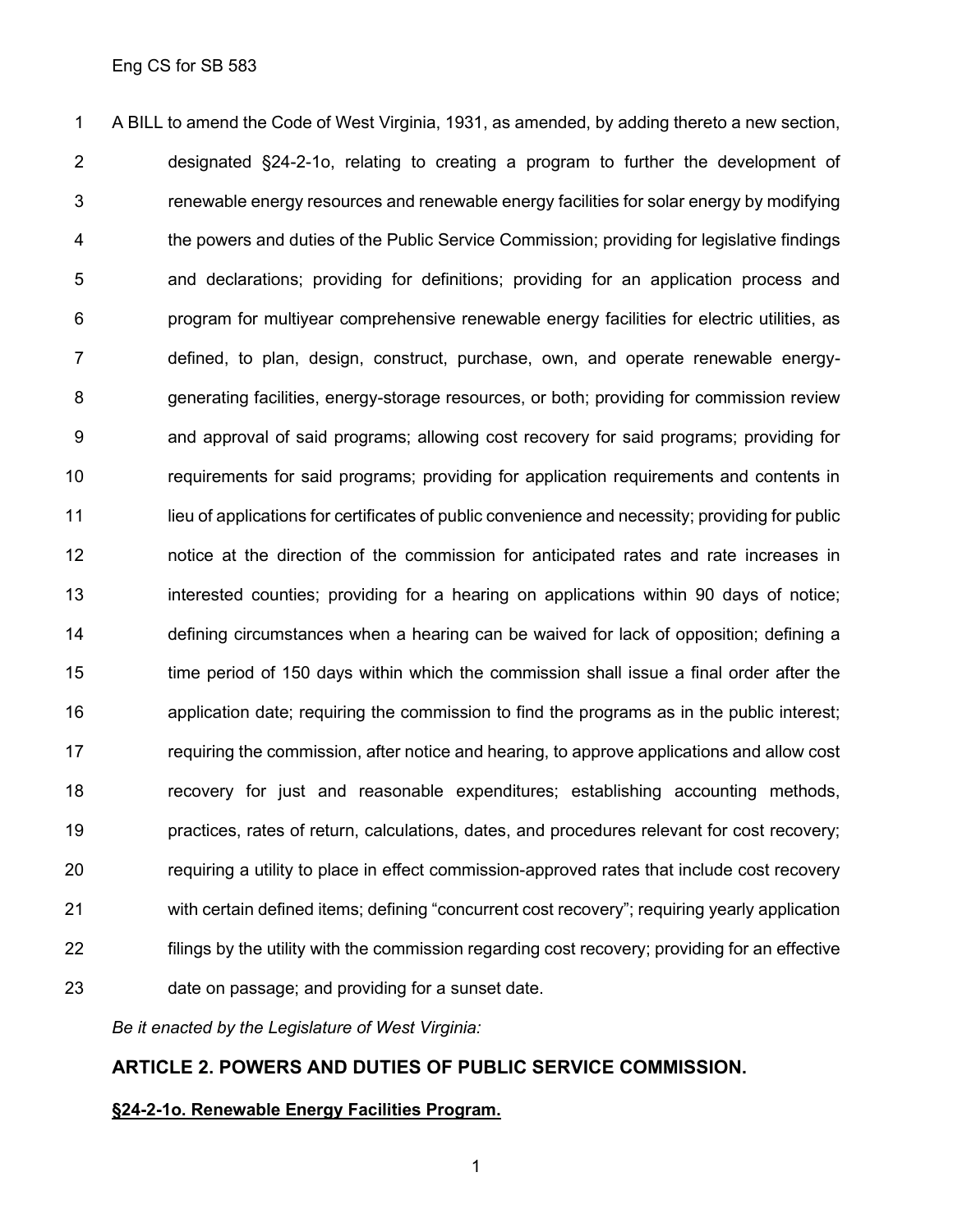| 1              | (a) The Legislature finds and declares that:                                                            |
|----------------|---------------------------------------------------------------------------------------------------------|
| $\overline{2}$ | (1) West Virginia is rich in energy resources, which provide many advantages to the state,              |
| 3              | its economy, and its citizens;                                                                          |
| 4              | (2) West Virginia's abundant mineral reserves have created, and will continue to create,                |
| 5              | many benefits to the state and its citizens, including thousands of jobs, a strong tax base, and a      |
| 6              | low-cost, reliable source of electricity;                                                               |
| 7              | (3) Coal-fired plants currently supply over 90 percent of electricity generation to the                 |
| 8              | citizens and businesses of this state;                                                                  |
| 9              | (4) Businesses that may otherwise locate or expand facilities in this state often require               |
| 10             | that a portion of the electricity that they purchase be generated via renewable sources;                |
| 11             | (5) Creating a program for the development of certain renewable sources of electricity by               |
| 12             | electric utilities will result in increased economic development opportunities in the state, create     |
| 13             | jobs and enhance the use of the state's electricity generation; and                                     |
| 14             | (6) Creating a program to authorize electric utilities to provide a portion of the state's              |
| 15             | electricity needs through a process that allows them to plan, design, construct, purchase, own,         |
| 16             | and operate renewable electric-generating facilities, energy storage resources, or both, pursuant       |
| 17             | to this section is in the public interest of the state.                                                 |
| 18             | (b) Definitions. – For the purpose of the section:                                                      |
| 19             | "Capital investments" include, but are not limited to, costs related to the planning, design,           |
| 20             | construction, purchase and ownership of renewable electric-generating facilities, energy storage        |
| 21             | resources, and interconnections with transmission and distribution facilities.                          |
| 22             | "Commission" or "Public Service Commission" means the Public Service Commission of                      |
| 23             | West Virginia.                                                                                          |
| 24             | <u>"Electric utility" means any electric distribution company that sells electricity to retail</u>      |
| 25             | customers in this state under rates regulated by the commission. Unless specifically provided for       |
| 26             | otherwise, for the purposes of this section, the term "electric utility" may not include rural electric |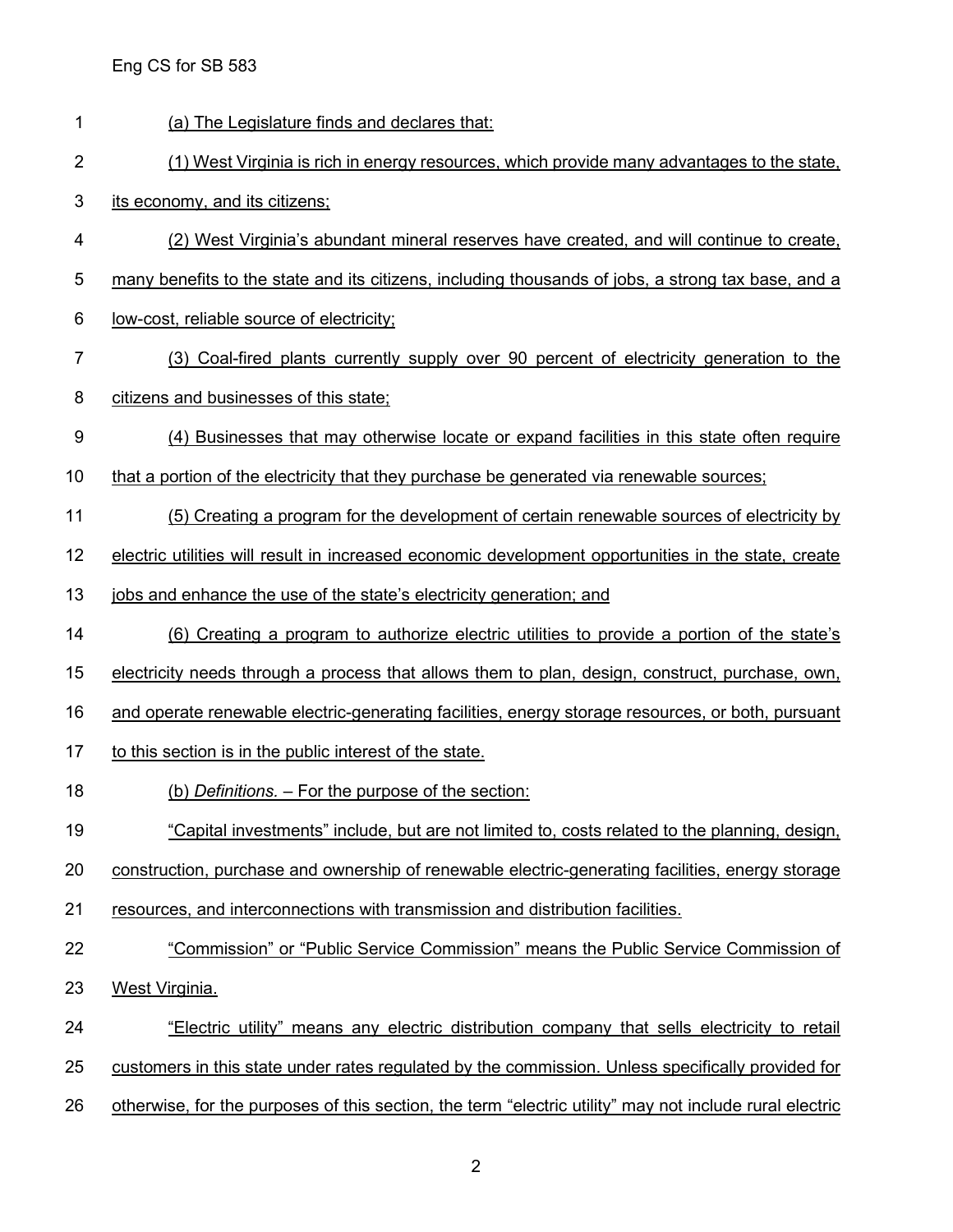cooperatives, municipally-owned electric facilities, or utilities serving less than 30,000 residential electric customers in West Virginia.

 "Eligible site" means any site in this state that has been previously used in electric generation, industrial, manufacturing or mining operations, including, but not limited to, brownfields, closed landfills, hazardous waste sites, former industrial sites, and former mining sites. In the event that there is no available site that has been previously used in electric generation, industrial, manufacturing, or mining operations in the area to be served by a renewable electric facilities program, an eligible site may include any suitable site in this state approved for use in connection with a renewable electric facilities program by the Secretary of the Department of Commerce. "Energy storage resource" means infrastructure located on an eligible site that allows for the energy absorption and release of electrical energy into the electric grid. "Renewable electric facilities program" means a program proposed by an electric utility to plan, design, construct, purchase, own, and operate renewable electric-generating facilities, energy storage resources, or both, pursuant to this section: *Provided*, That a renewable electric facilities program may not consist solely of energy storage resources. 43 "Renewable electric-generating facility" means infrastructure located on an eligible site that generates electricity solely through solar photovoltaic methods or other solar methods. (c) Electric utilities may file with the commission an application for a multiyear comprehensive renewable energy facilities program that complies with the provisions of this 47 section for planning, designing, constructing, purchasing, owning, and operating renewable electric-generating facilities, energy storage resources, or both, by the electric utility. Subject to commission review and approval, a renewable energy facilities program may be amended and updated by the electric utility. The recovery of costs in support of the renewable energy facilities program shall be allowed in the manner set forth in this section.

(d) Any renewable energy facilities program shall comply with the following requirements: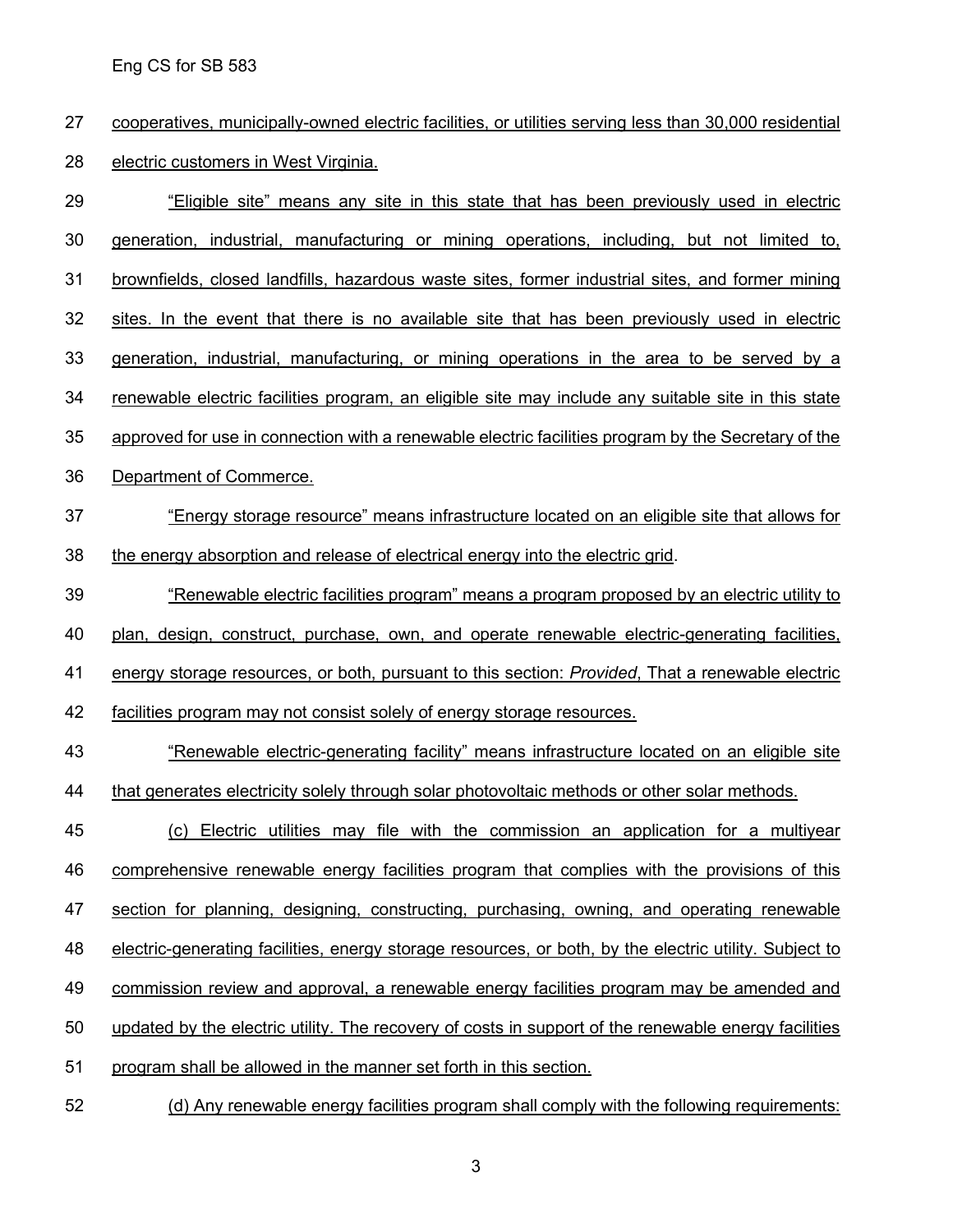| 53 | (1) An electric utility may purchase each renewable electric-generating facility and each                      |
|----|----------------------------------------------------------------------------------------------------------------|
| 54 | energy storage resource from a developer of renewable electric-generating facilities or energy                 |
| 55 | storage resources or construct such facilities on its own, as applicable. Any purchase of a                    |
| 56 | renewable electric-generating facility or energy storage resources shall be subject to a                       |
| 57 | competitive procurement administered by the electric utility. An electric utility may select to                |
| 58 | purchase a renewable electric-generating facility, energy storage resource, or both, based on a                |
| 59 | <u>myriad of factors, including, but not limited to, price and nonprice criteria, which shall include, but</u> |
| 60 | not be limited to, geographic distribution of generating capacity, areas of higher employment, or              |
| 61 | regional economic development.                                                                                 |
| 62 | (2) An electric utility may elect to petition the commission, outside of a base rate case                      |
| 63 | proceeding, at any time for a prudency determination with respect to the purchase, construction                |
| 64 | and ownership by the electric utility of one or more renewable electric-generating facilities, energy          |
| 65 | storage resources, or both. The commission's final order regarding any such petition shall be                  |
| 66 | entered by the commission within 150 days after the date of the filing of such petition.                       |
| 67 | (3) No renewable electric-generating facility shall have a generating capacity greater than                    |
| 68 | 50 megawatts until such time as 85 percent of that renewable electric-generating facility's annual             |
| 69 | energy output is being sold or is contracted to be sold to residential, commercial, or industrial              |
| 70 | customers pursuant to a renewable special contract or renewable tariff, and, thereafter, any                   |
| 71 | expansion of that or another renewable energy-generating facility's generating capacity shall                  |
| 72 | proceed in increments of up to 50 megawatts each until such time as 85 percent or more of all                  |
| 73 | renewable energy-generating facility's aggregate, annual energy output is being sold or is                     |
| 74 | contracted to be sold to customers pursuant to a renewable special contract or renewable tariff;               |
| 75 | (4) No single renewable electric-generating facility shall have a generating capacity                          |
| 76 | greater than 200 megawatts:                                                                                    |
| 77 | (5) The cumulative generating capacity of all renewable electric-generating facilities                         |
| 78 | operating at any given time, and for which rate recovery is provided by the commission under this              |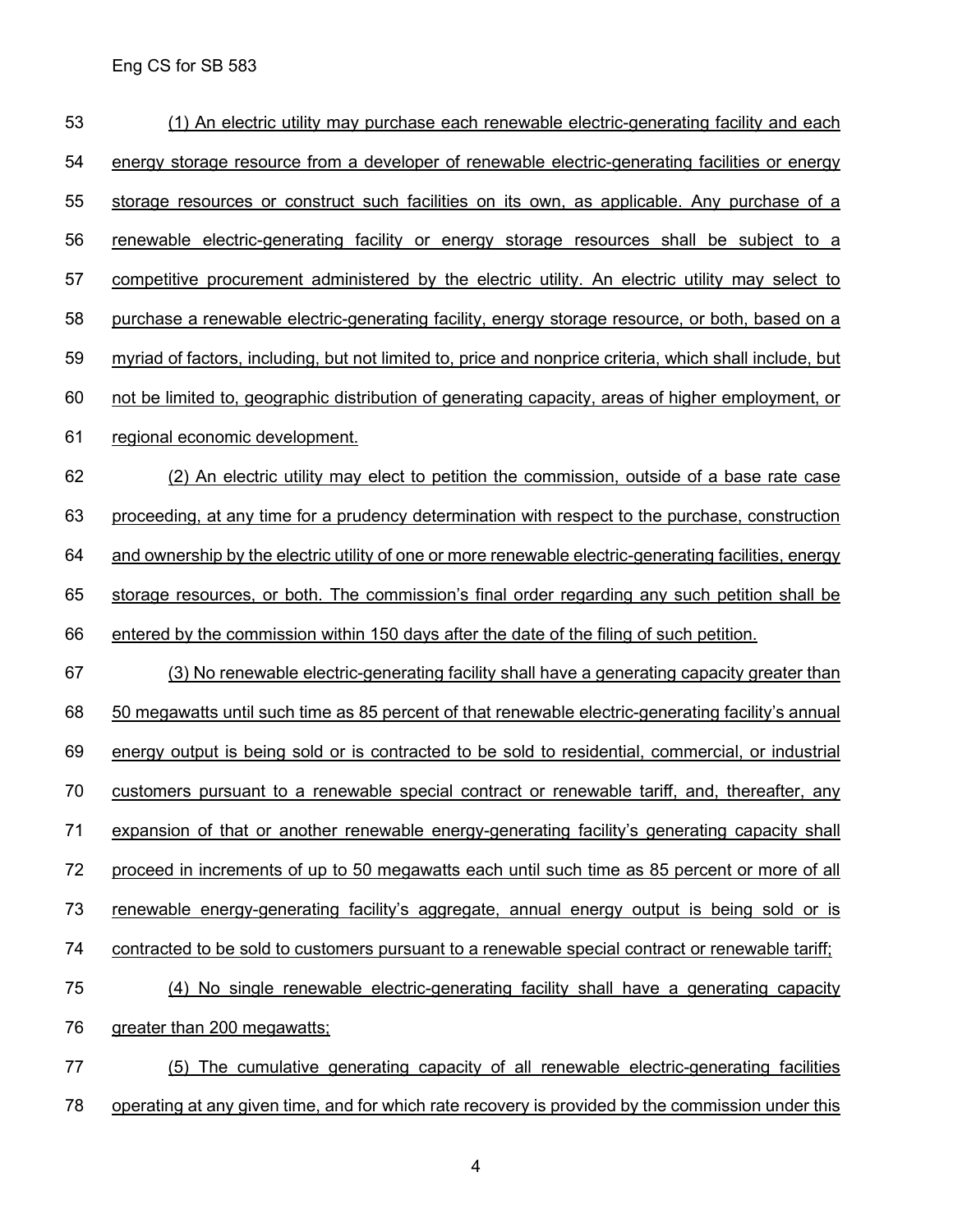| 79  | section, shall not exceed 400 megawatts among all investor-owned electric utilities in this state:    |
|-----|-------------------------------------------------------------------------------------------------------|
| 80  | Provided, That the cumulative generating capacity of all renewable electric-generating facilities     |
| 81  | operating at any one time, and for which rate recovery is provided by the commission under this       |
| 82  | section, shall not exceed 200 megawatts for all electric utilities within the state owned by the same |
| 83  | corporate parent company;                                                                             |
| 84  | (6) The calculation of maximum megawatts of generating capacity for renewable electric-               |
| 85  | generating facilities established in this subsection shall not include the storage capacity of energy |
| 86  | storage resources;                                                                                    |
| 87  | (7) As part of the renewable energy facilities program, the electric utilities must offer the         |
| 88  | energy output for sale to customers from all classes of service.                                      |
| 89  | (e) Applications made under this section are in lieu of an application for a certificate of           |
| 90  | public convenience and necessity pursuant to §24-2-11 of this code and shall contain the              |
| 91  | following:                                                                                            |
| 92  | (1) A description of the renewable electric-generating facilities, energy storage resources,          |
| 93  | or both, in such detail as the commission prescribes, including, but not limited to, the generating   |
| 94  | capacity and location of the facilities and a description of the competitive purchase procurement     |
| 95  | process administered by the electric utility that is required under this section;                     |
| 96  | (2) A proposed concurrent cost recovery mechanism for actual and projected capital                    |
| 97  | investments in the renewable electric-generating facilities, energy storage resources, or both, and   |
| 98  | for operation and maintenance expenses and taxes associated with such facilities; and                 |
| 99  | (3) Other information that the applicant considers relevant or the commission requires.               |
| 100 | (f) Upon filing of an application, the applicant shall publish, in the form the commission            |
| 101 | directs, which form shall include, but not be limited to, the anticipated rates and, if any, rate     |
| 102 | increase under the proposal, by average percentage and dollar amount for customers within a           |
| 103 | class of service, as a Class I legal advertisement in compliance with §59-3-1 et seq. of this code,   |
| 104 | the publication area to be each county in which service is provided by the electric utility, a notice |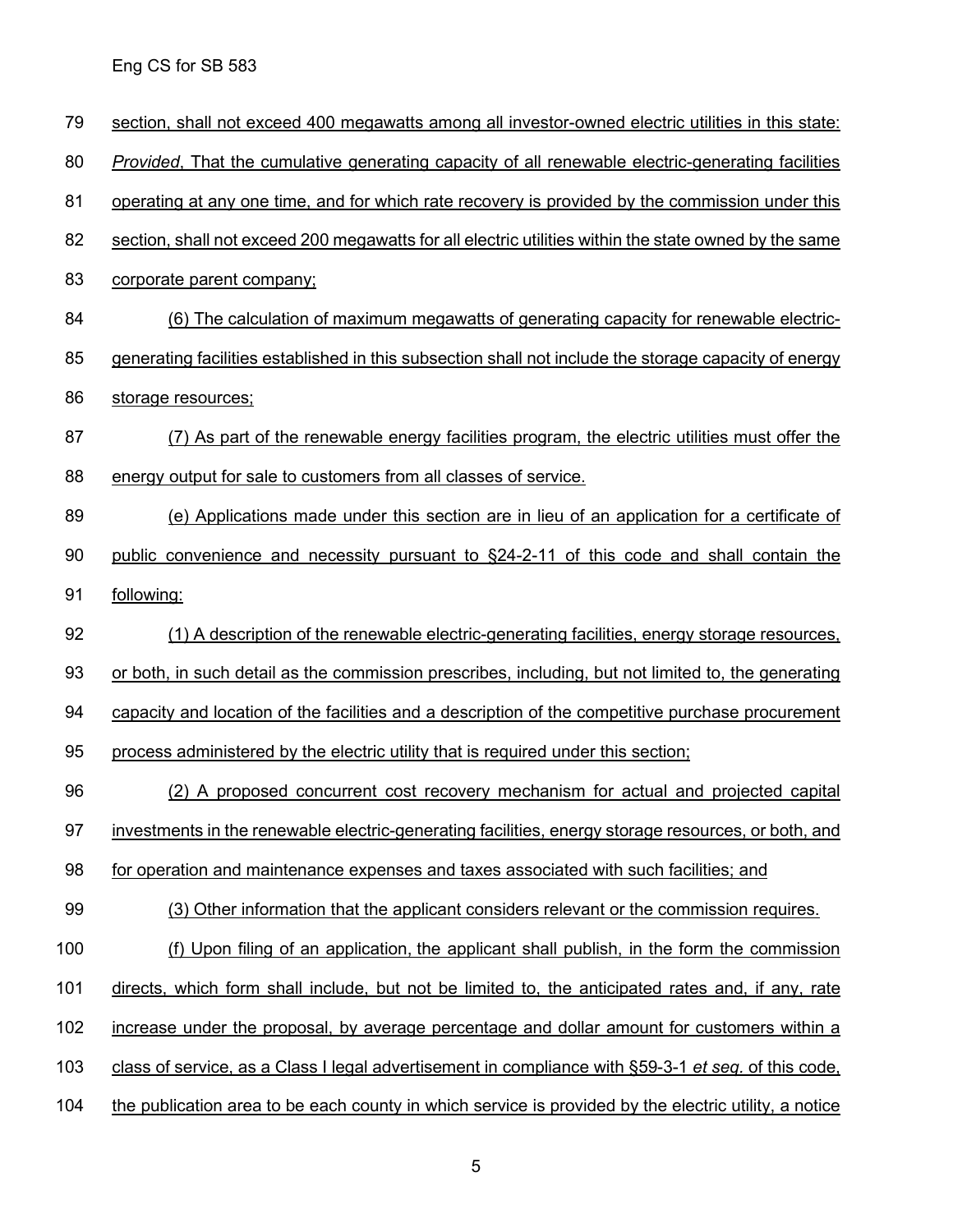of the filing of the application and that the commission shall hold a hearing on the application

within 90 days of the notice; unless no opposition to the rate change is received by the commission

within one week of the proposed hearing date, in which case the hearing can be waived, and the

commission shall issue a final order within 150 days of the application filing date.

(g) The planning, design, construction, purchase, ownership and operation of renewable

electric-generating facilities, energy storage resources, or both, pursuant to this section is in the

111 public interest, and the commission shall so find when considering applications for renewable

energy facilities programs submitted by an electric utility pursuant to this section.

 (h) Upon notice and hearing, if required by the commission, the commission shall approve the applications made under this section and allow concurrent recovery of costs related to the expenditures, as provided in subsection (i) of this section, if the commission finds that the expenditures and the associated rate requirements are just and reasonable and that the applications comply with the requirements of this section.

 (i) Upon commission approval, electric utilities shall be authorized to implement renewable 119 electric facilities programs and to concurrently recover their costs, including a return on capital investments, operation and maintenance, depreciation, and tax expenses directly attributable to 121 the renewable electric facilities program capital investments, if any, as provided in the following: (1) An allowance for return shall be calculated by applying a rate of return to the average planned net incremental increase to rate base attributable to the renewable electric facilities program for the coming year, considering the projected amount and timing of capital investments under the renewable electric facilities program plus any capital investments in 126 previous years of the program. The rate of return shall be determined by utilizing the rate of return on equity and the capital structure authorized by the commission in the electric utility's most recent base rate case proceeding or in the case of a settled base rate case, a rate of return on equity set forth in or associated with such settlement or, if neither is set forth in or associated with such 130 settlement, a rate of return on equity and a capital structure determined by the commission to be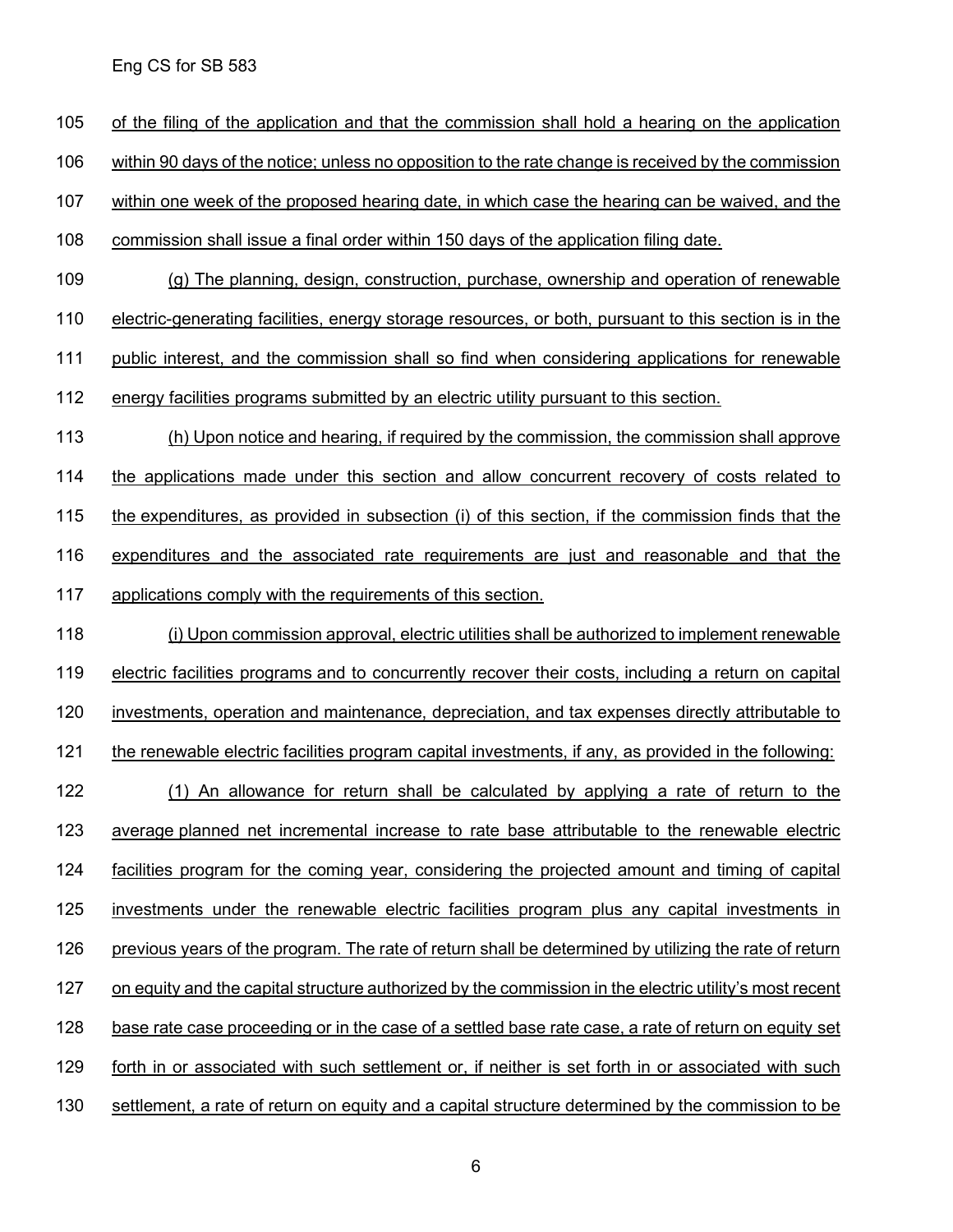reasonable, and the projected average weighted cost of the electric utility's debt during the period

of the renewable electric facilities program to determine the weighted cost of capital based upon

- the electric utility's capital structure determined as specified above.
- (2) Income taxes applicable to the return allowed on the renewable electric facilities program shall be calculated at the statutory rate for inclusion in rates.
- 136 (3) Incremental operation and maintenance, depreciation and property tax expenses
- 137 directly attributable to the renewable electric facilities program shall be estimated for the upcoming year.
- (4) Following commission approval of its application made under this section, an electric utility shall place into effect rates that include an increment for concurrent cost recovery that recovers the allowance for return, related income taxes at the statutory rate, operation and 142 maintenance, depreciation and property tax expenses associated with the electric utility's actual and projected capital investments under the renewable electric facilities program for the upcoming 144 year, net of contributions to recovery of those incremental costs provided by customers who have executed renewable special contracts, or who are taking power under renewable tariffs and are served by the renewable electric facilities program investments, if any (incremental cost recovery 147 increment). In each year subsequent to the order approving the renewable electric facilities program and the incremental cost recovery increment, the electric utility shall file an application with the commission setting forth a new proposed incremental cost recovery increment for concurrent cost recovery of forecasted costs to be made in the subsequent year, plus any under-recovery or minus any over-recovery of actual incremental costs attributable 152 to the renewable electric facilities program, for the preceding year.
- (5) The renewable electric-generating facilities, energy storage resources, or both, constructed, purchased, contracted, owned, installed, and in service pursuant to an application approved by the commission shall be considered used and useful for rate recovery purposes. Any 156 concurrent cost recovery mechanism approved by the Commission may limit the amount of cost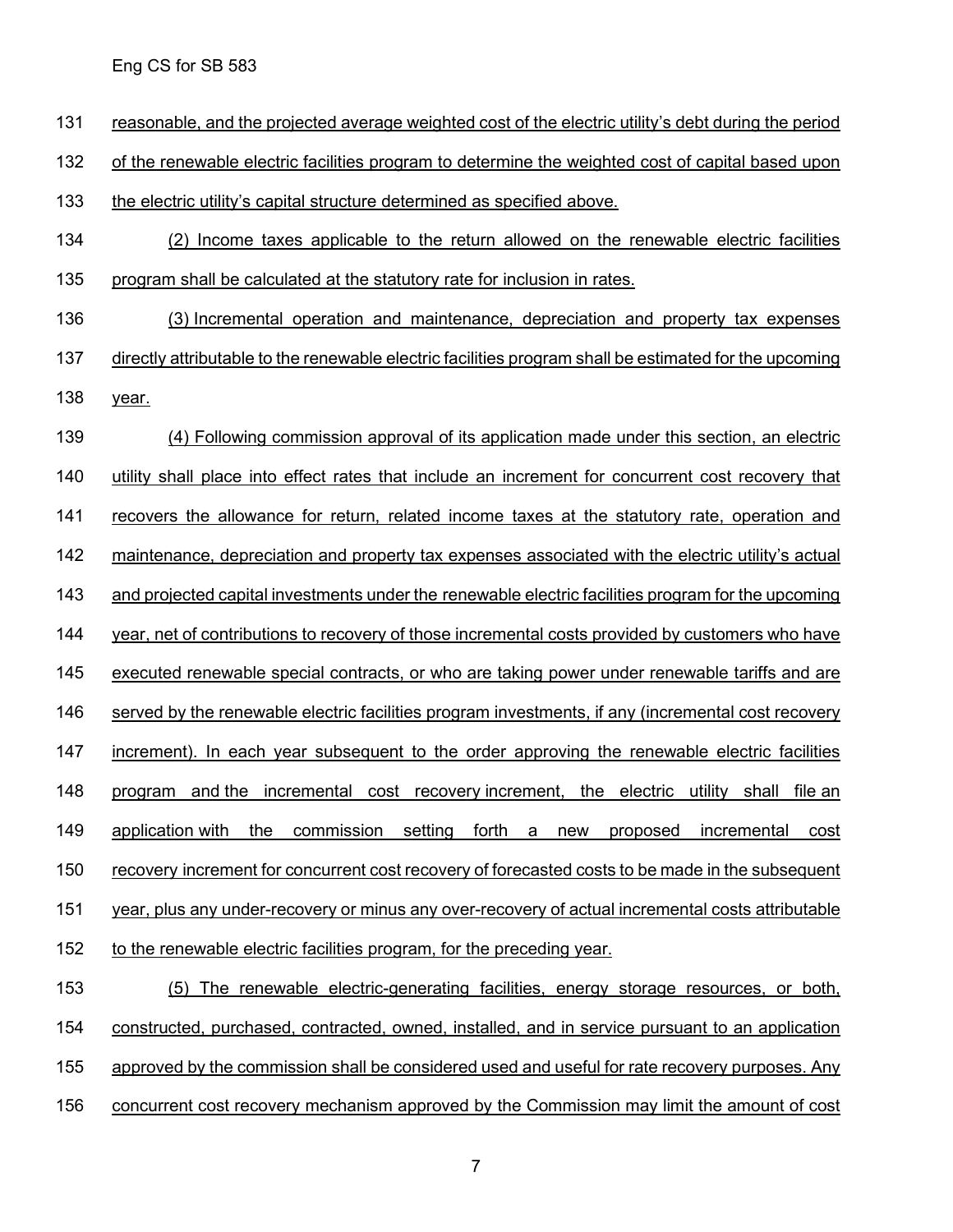to be recovered from any particular customer class of the electric utility, for good cause shown and so long as all costs are recovered by the electric utility. Customers who have executed renewable special contracts or are taking power under renewable tariffs pursuant to an approved renewable electric facilities program are not subject to any such limits imposed by the Commission. (6) If an electric utility serves customers in more than one jurisdiction, and a jurisdiction 163 other than this state denies the electric utility recovery of the costs incurred pursuant to a renewable electric facilities program approved by the commission and allocated to that jurisdiction, the electric utility shall recover all of the costs of the renewable electric facilities program from its West Virginia jurisdictional customers if the commission finds that the expenditures and the associated rate requirements are just and reasonable, and all attributes of 168 the renewable electric facilities program, including energy, capacity, and renewable energy credits shall be assigned to this state. (j) The electric utility may make any accounting accruals necessary to establish a regulatory asset or liability through which actual incremental costs incurred and costs recovered 172 through the rate mechanism are tracked. 173 (k) With respect to renewable electric facilities programs, electric utilities may defer incremental operation and maintenance expenses attributable to regulatory and compliance- related requirements introduced after the electric utility's last base rate case proceeding and not included in the electric utility's current base rates or incremental cost recovery increment in lieu of current recovery. In a future base rate case, the commission shall allow recovery of such 178 deferred costs amortized over a reasonable period of time to be determined by the commission provided the commission finds that the costs were reasonable and prudently incurred and were not reflected in rates in prior base rate cases. (l) The provisions of this section shall expire on December 31, 2025. The expiration of this

182 section shall not affect the full and timely cost recovery associated with a renewable energy